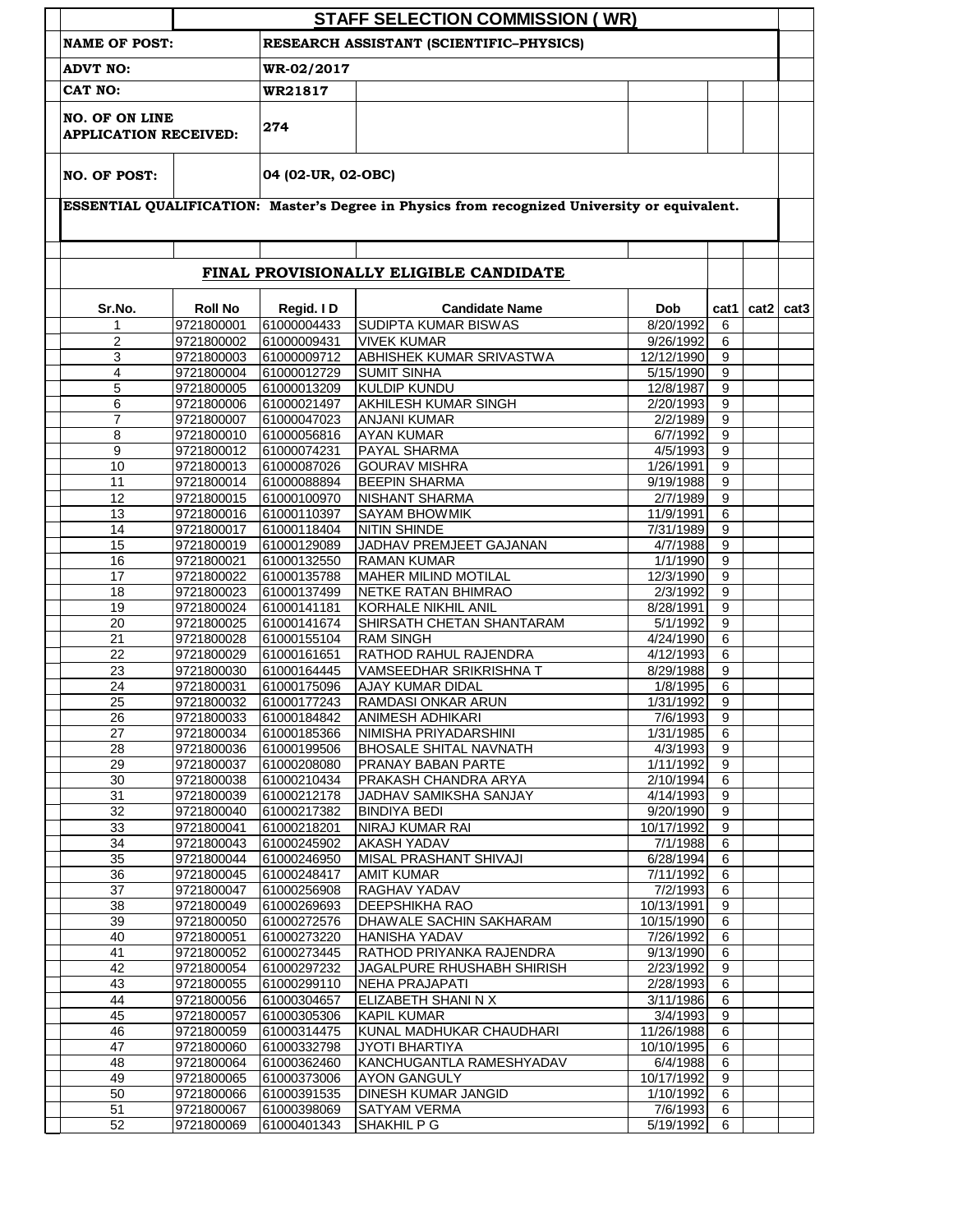| 53         | 9721800070 | 61000402131 | <b>ALBIN ANTONEY</b>             | 3/24/1991  | 9                |                |
|------------|------------|-------------|----------------------------------|------------|------------------|----------------|
| 54         | 9721800071 | 61000404085 | JASWANT DEEPAK BARA              | 11/24/1991 | 9                |                |
| 55         | 9721800073 | 61000406576 | SHIVAPRASAD RAGHUNATH POTADAR    | 11/7/1992  | 6                |                |
| 56         | 9721800074 | 61000407904 | <b>AMIT KUMAR</b>                | 6/3/1994   | 6                |                |
| 57         | 9721800076 | 61000422112 | <b>DEVIKA S</b>                  | 5/30/1993  | 9                |                |
| 58         | 9721800079 | 61000430078 | <b>AMIT KUMAR</b>                | 6/8/1993   | 6                |                |
| 59         | 9721800081 | 61000431444 | IRAKHI DESHWAL                   | 8/25/1992  | 9                |                |
| 60         | 9721800082 | 61000434936 | <b>ANITA</b>                     | 12/3/1987  | 6                |                |
| 61         | 9721800083 | 61000436942 | <b>MANINDER KAUR</b>             | 10/20/1985 | $\overline{6}$   |                |
| 62         | 9721800084 | 61000437341 | SHAILENDRA KUMAR SINGH           | 6/10/1983  | 6                |                |
| 63         | 9721800087 | 61000474409 | <b>ARCHISMAN GHOSH</b>           | 4/15/1993  | 9                |                |
| 64         | 9721800088 | 61000478352 | NARAYANAN P V                    | 5/10/1991  | $\boldsymbol{9}$ |                |
| 65         | 9721800090 | 61000492210 | PAWAR AMIT JAGANNATH             | 6/21/1992  | $\overline{9}$   |                |
| 66         | 9721800091 | 61000493406 | <b>MAHENDIRAN R</b>              | 5/17/1987  | 6                |                |
| 67         | 9721800093 | 61000517330 | <b>MD SHAHNAWAZ</b>              | 8/19/1991  | 6                |                |
| 68         | 9721800094 | 61000520356 | <b>SUBHANKAR SAMANTA</b>         | 8/5/1991   | 9                |                |
| 69         | 9721800096 | 61000522358 | <b>BINDIYA</b>                   | 6/23/1993  | 6                |                |
| 70         | 9721800097 | 61000542883 | SINGH BHARAT GAINDEWADA          | 8/10/1989  | $\boldsymbol{9}$ |                |
| 71         | 9721800098 | 61000543634 | <b>ANU</b>                       | 12/25/1991 | 6                |                |
| 72         | 9721800100 | 61000556932 | <b>MANASH BASAK</b>              | 3/26/1994  | 6                |                |
| 73         | 9721800102 | 61000600613 | <b>MOHD SAIF</b>                 | 7/10/1989  | 9                |                |
| 74         |            |             |                                  | 7/1/1995   | 9                |                |
|            | 9721800103 | 61000604310 | <b>MUKESH PANDEY</b>             | 7/3/1990   | 6                |                |
| 75         | 9721800106 | 61000620336 | <b>VYSAGH K R</b>                |            |                  |                |
| 76         | 9721800110 | 61000632767 | SOMENDU KUMAR MAURYA             | 10/15/1993 | 9                |                |
| 77         | 9721800111 | 61000635365 | <b>ALESH KUMAR</b>               | 6/19/1990  | 6                |                |
| 78         | 9721800114 | 61000636661 | <b>BHARTI SOMNATH BABANRAO</b>   | 7/12/1986  | 6                |                |
| 79         | 9721800118 | 61000639289 | AVINASH DATTATRAY GAIKWAD        | 11/7/1987  | $\boldsymbol{9}$ |                |
| 80         | 9721800119 | 61000639638 | SINGH DEEPAK BARUN               | 6/4/1994   | 9                |                |
| 81         | 9721800121 | 61000644584 | <b>UTSAB BOSE</b>                | 11/2/1990  | 9                |                |
| 82         | 9721800122 | 61000644919 | <b>RAKESH DAS</b>                | 5/17/1988  | 6                |                |
| 83         | 9721800123 | 61000645736 | PRIYANKA                         | 6/18/1992  | $\overline{9}$   |                |
| 84         | 9721800124 | 61000647434 | KOLE SATYAJEET SHRIMANT          | 11/5/1987  | 9                |                |
| 85         | 9721800126 | 61000656402 | <b>RAUT PANKAJ GULAB</b>         | 7/13/1989  | 6                |                |
| 86         | 9721800132 | 61000663199 | <b>SUMIT RAJ GHOSH</b>           | 8/14/1994  | 9                |                |
| 87         | 9721800133 | 61000663668 | <b>BHATT AVANI SATISHCHANDRA</b> | 9/17/1992  | 9                |                |
| 88         | 9721800134 | 61000667696 | PEDIREDLA SURYA VENKATESH        | 2/1/1992   | 9                |                |
| 89         | 9721800136 | 61000669473 | PANDHARE SAMADHAN WAMAN          | 11/5/1985  | 6                |                |
| 90         | 9721800138 | 61000670581 | AASTHA SAXENA                    | 6/16/1990  | 9                |                |
| 91         | 9721800139 | 61000671840 | <b>KALE MAHADEV KONDIBA</b>      | 5/2/1985   | 9                | 4              |
| 92         | 9721800141 | 61000674819 | SOURAV SURESHRAO HARSHE          | 12/12/1989 | 6                |                |
| 93         | 9721800143 | 61000682487 | <b>ANITA</b>                     | 8/5/1991   | 6                |                |
| 94         | 9721800144 | 61000685177 | SANDEEPKUMAR YADAV               | 6/13/1990  | 6                |                |
| 95         | 9721800145 | 61000688246 | <b>AMAR</b>                      | 5/5/1994   | 9                |                |
| 96         | 9721800146 | 61000696823 | <b>AVINASH SHARMA</b>            | 4/15/1993  | $\overline{9}$   |                |
| 97         | 9721800148 | 61000708869 | <b>SNEHA JAGANNATH ANSURKAR</b>  | 3/13/1994  | 6                |                |
| 98         | 9721800150 | 61000711190 | RAJENDRAKUMAR SONI               | 7/29/1987  | 9                | $\overline{4}$ |
| 99         | 9721800151 | 61000712159 | SHARAD VITTHAL RASANE            | 2/19/1988  | 6                |                |
| 100        | 9721800154 | 61000716139 | LAGAD PRIYANKA BALASAHEB         | 6/12/1991  | 9                |                |
| 101        | 9721800155 | 61000718165 | JADHAV YOGESH MAHADEV            | 4/9/1992   | $\overline{9}$   |                |
| 102        | 9721800158 | 61000726578 | KACHOLE SHWETALI BALASAHEB       | 8/25/1991  | 9                |                |
| 103        | 9721800160 | 61000733495 | <b>SINGH GURINDER PAL</b>        | 6/3/1988   | $\overline{9}$   |                |
| 104        | 9721800161 | 61000740665 | <b>VRINDA ANAND</b>              | 9/1/1991   | $\overline{9}$   |                |
| 105        | 9721800162 | 61000740922 | CHOUGALE BAJARANG SHANKAR        | 1/29/1993  | $\overline{9}$   |                |
| 106        | 9721800163 | 61000744081 | <b>RASHMI DESHWAL</b>            | 9/2/1991   | $\overline{9}$   |                |
| 107        | 9721800164 | 61000747828 | ANEES A A                        | 5/1/1993   | 6                |                |
| 108        | 9721800165 | 61000748936 | <b>SUSHIL KUMAR DEO</b>          | 2/22/1994  | $\overline{6}$   |                |
| 109        | 9721800166 | 61000750330 | PANDEY SUSHIL SHANKARPRASAD      | 10/29/1993 | 9                |                |
| 110        | 9721800167 | 61000751697 | DANGAT PRAVIN VASANT             | 7/25/1989  | $\boldsymbol{9}$ |                |
| 111        | 9721800169 | 61000753985 | RAKESH KUMAR NITHARWAL           | 12/23/1994 | $6\overline{6}$  |                |
| 112        | 9721800170 | 61000759465 | MALPURE MAKRAND RAJENDRA         | 7/16/1991  | 6                |                |
| 113        | 9721800171 | 61000761126 | MUTADAK PALLAVI RAMESH           | 10/28/1992 | 6                |                |
| 114        | 9721800173 | 61000761553 | WALKE RUPESH RAJENDRA            | 4/16/1991  | $\overline{9}$   |                |
| 115        | 9721800174 | 61000763000 | <b>HIMANI GAUTAM</b>             | 7/20/1993  | $\overline{9}$   |                |
| 116        | 9721800178 | 61000766340 | SUBHENDRA JARE                   | 11/1/1990  | $\boldsymbol{9}$ |                |
| 117        | 9721800180 | 61000772612 | CHIPADE KUNAL SAHEBRAO           | 5/10/1989  | 6                |                |
| 118        | 9721800181 | 61000774986 | ANIRUDDHA JAYWANT PATIL          | 7/3/1990   | 6                |                |
| 119        | 9721800182 | 61000777052 | PAWAR MAHESH BAPUSAHEB           | 6/10/1991  | 6                |                |
| 120        | 9721800183 | 61000777539 | <b>NEERAJ SHARMA</b>             | 11/18/1989 | 9                |                |
| 121        | 9721800184 | 61000779172 | <b>BABY KOMAL</b>                | 3/11/1993  | 6                |                |
| 122        | 9721800185 | 61000779508 | <b>SATAVISA GHOSH</b>            | 7/25/1993  | 9                |                |
|            |            | 61000779915 | <b>S SUDHAKAR</b>                | 12/3/1985  |                  |                |
| 123<br>124 | 9721800186 | 61000781777 |                                  |            | 6                |                |
|            | 9721800187 |             | <b>RAVI RATHORE</b>              | 10/15/1993 | 6                |                |